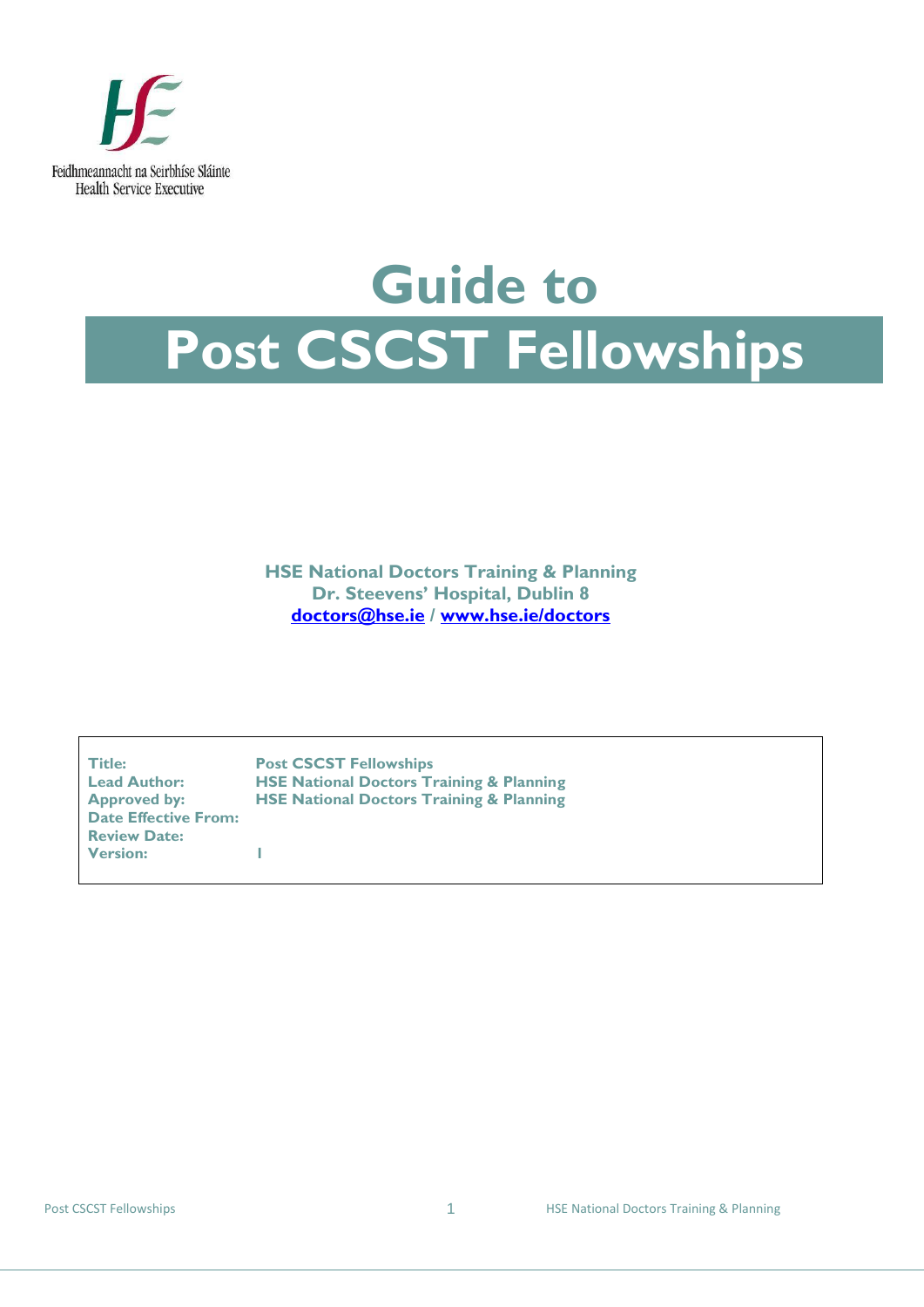# **Background**

Historically, Irish graduates travelled abroad to avail of specialist training offered through fellowship opportunities. This additional training assists the doctor in acquiring the necessary additional requirements for accreditation with the Medical Council (for example specialist registration in Intensive Care Medicine). It may also have resulted in the doctor acquiring the additional training / experience needed for specific consultant posts as specified by the HSE in the consultant's post qualifications.

Fellowship opportunities, both pre- and post-CSCST have existed for some time in the Irish health service. However, there has been no formal understanding of the range and scope of these posts, or a system for assessing and identifying them.

The HSE National Doctors Training & Planning in association with the recognised postgraduate training bodies are establishing a register of approved post-CSCST Fellowship posts in the Irish health service.

These posts will provide opportunities for doctors who have completed specialist training in Ireland to access high-quality training in a specialised area of clinical care.

The Irish health service to date has been hugely enhanced by the contribution of doctors who, having trained in Ireland, then avail of fellowships or other specialist training in centres of excellence abroad prior to taking up permanent posts in our hospitals. This should continue to be the case. However, the post-CSCST Fellowship scheme offers an alternative to trainees now that our own specialist clinical expertise and services have matured and developed.

# **Requirements of a Fellowship Post**

A fellowship post is a period of additional medical training, beyond that available in the national specialist training programmes, and that achieves the following principles:

- 1. Provides a structured certifiable educational experience immediately following CSCST, designed to deliver the requirements of a particular subspecialty which are not readily available within the specialist training programme;
- 2. Where appropriate, fulfils training body requirements for a. Medical Council specialist registration (e.g. Intensive Care Medicine)

b. HSE employment requirements for consultant posts;

- 3. Has been evaluated and approved by the appropriate training body;
- 4. Does not impinge on the training of pre-CSCST trainees;
- 5. Is aligned to workforce opportunities;
- 6. Has a supervisor assigned, with authority and accountability for the fellowship post;
- 7. Provides opportunities for audit and research; and
- 8. Is filled under the auspices of the relevant Irish postgraduate medical training body.

These posts will most likely be created by the conversion of existing Specialist Registrar or non-training posts. In the case of an existing SpR post, and in order to maintain the number of such posts required for national specialist training programmes, a replacement post (which is suitable for training) will need to be identified.

In order to ensure that the clinical area of fellowship posts remains relevant to health service planning and medical workforce requirements, the register will be reviewed annually, and approval for the fellowship is only ever valid for 12 months.

Fellowship posts will not necessarily be occupied each year. In this case, the post may revert to either an Specialist Registrar post, a non-training post or a post within the IMGTI (International Medical Graduate Training Initiative) programme.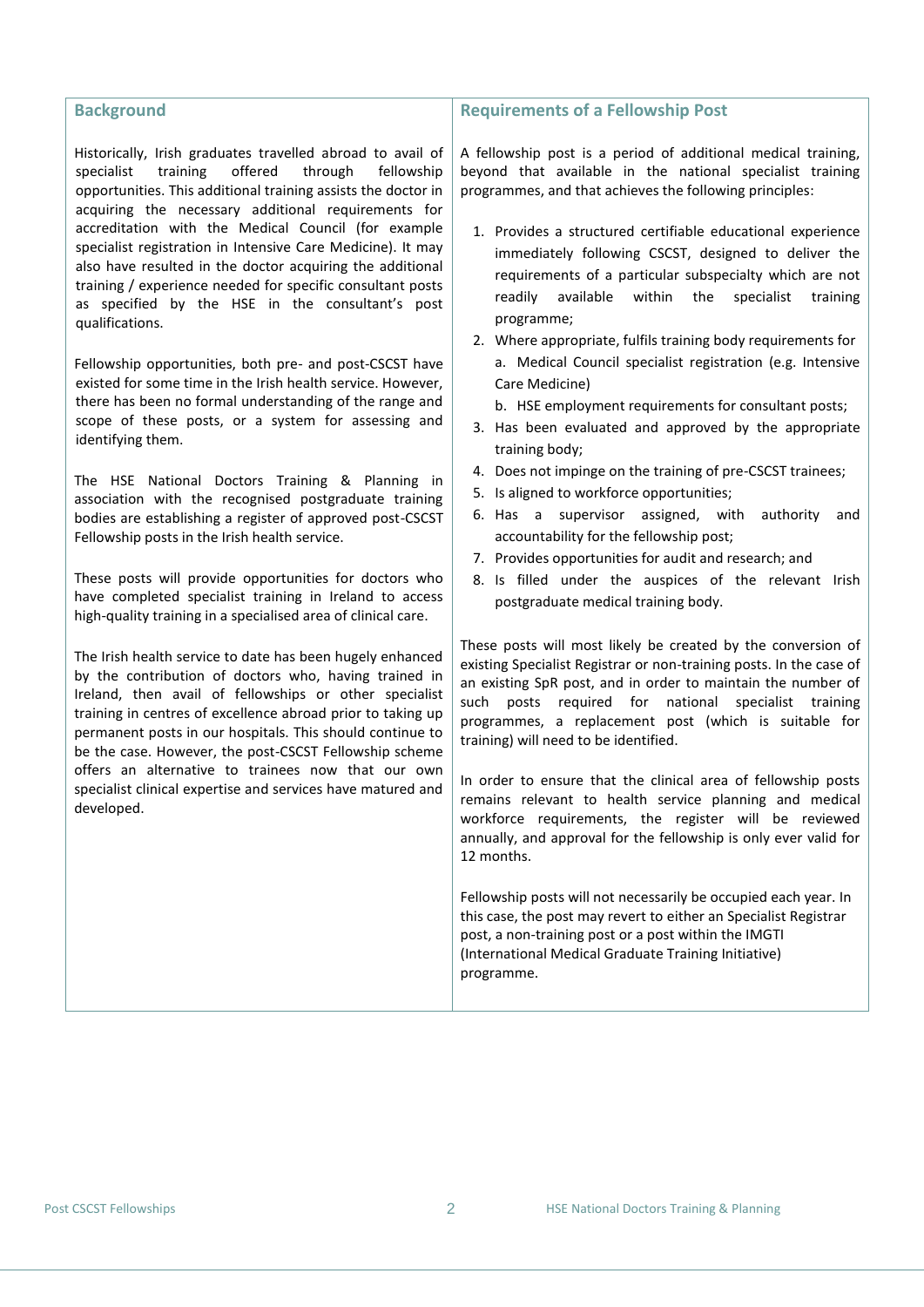### **Payment**

The salary payable to a doctor who moves from a national training programme to undertake an approved fellowship will be paid at the highest point of the SpR scale. This salary relates only to doctors appointed to Post-CSCST Fellowships which have HSE-NDTP approval for the duration of the fellowship.

Fellowships which do not hold approval from HSE-NDTP for the duration of the fellowship are paid at the top of the Registrar pay scale.

# **Process**

The following process outlines the required steps for a Post CSCST Fellowship to be approved, filled and entered on the register maintained by HSE-NDTP.

- 1. Training body identifies post at Specialist Registrar (SPR) or non-training (service) level.
- 2. Training body reviews the post to ensure that all required criteria (see appendix 1 – application form) are met in full.
- 3. Training body completes application form and submits to HSE-NDTP.
- 4. HSE-NDTP reviews application and approves the fellowship for 12 months or returns with comments.
- 5. HSE-NDTP maintains a register of approved Post-CSCST Fellowships and is published online at [www.hse.ie/doctors](http://www.hse.ie/doctors) .
- 6. Following receipt of approval form, training body advertises and recruits suitable candidate to the fellowship post.
- 7. On appointment of trainee, the training body advises HSE-NDTP of successful candidate and duration of awarded fellowship.
- 8. Training body advises HSE-NDTP of any changes to the fellowship (eg fellow chooses to leave post early).
- 9. Application for renewal or re-approval of Post-CSCST Fellowship is submitted annually (see appendix 2 – renewal form).
- 10. Training body conducts follow up with previous Post-CSCST fellows at 12 months and 24 months post fellowship to gather data on employment status and location of employment.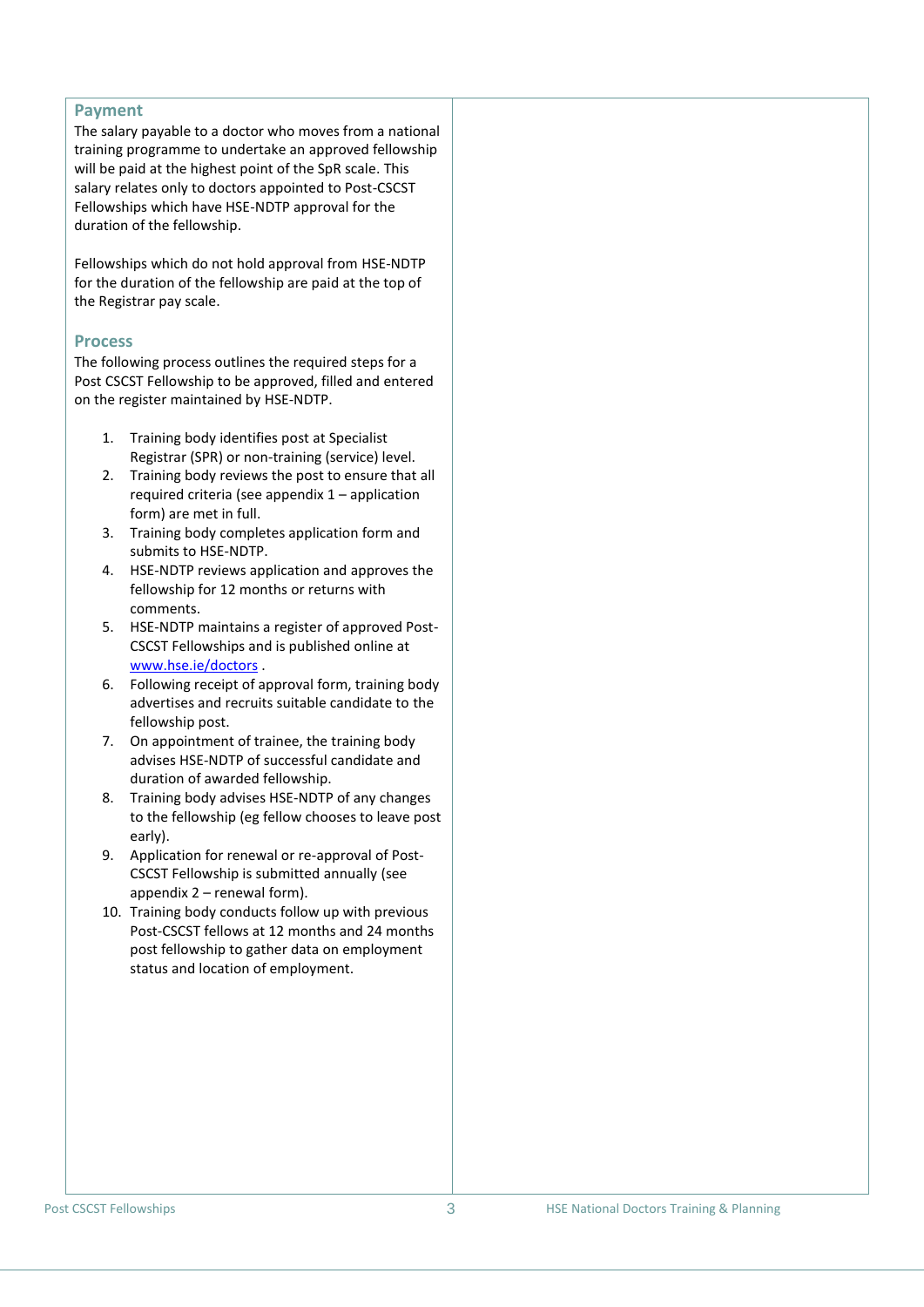### **APPENDIX 1**



### National Doctors Training and Planning Health Service Executive Dr. Steevens' Hospital, Dublin 8 T: (01) 6352500 F: (01) 6352898 E[: doctors@hse.ie](mailto:doctors@hse.ie)  www.hse.ie/doctors

# *Post-CSCST Fellowship Post Approval Form*

**Title of Proposed Post**

**Proposing Training Body**

**Site / Employer**

**Subspecialty**

**Brief description of the proposed fellowship <br>Please attach supporting documentation** 

**Please indicate that the training body confirms the proposed fellowship adheres fully to the following conditions:**

| <b>Conditions</b>                                                                                    | Yes/No |
|------------------------------------------------------------------------------------------------------|--------|
| The proposed fellowship provides a structured certifiable educational experience immediately         |        |
| following CSCST, designed to deliver the requirements of a particular subspecialty which are not     |        |
| readily available within the specialist training programme                                           |        |
| The proposed fellowship as been evaluated and approved by the appropriate training body              |        |
| Where appropriate, the fellowship fulfils training body requirements for Medical Council specialist  |        |
| registration (e.g. Intensive Care Medicine) and HSE employment requirements for consultant posts     |        |
| The fellowship will not impinge on the training of pre-CSCST trainees                                |        |
| The fellowship has a supervisor assigned, with authority and accountability for the fellowship post  |        |
| The fellowship will provides opportunities for audit and research                                    |        |
| The fellowship will be filled under the auspices of the relevant Irish postgraduate medical training |        |
| body                                                                                                 |        |
| Candidates will be within 2 years of post CSCST                                                      |        |

#### **Signature on behalf of Training Body**

**Print Name**

**Date**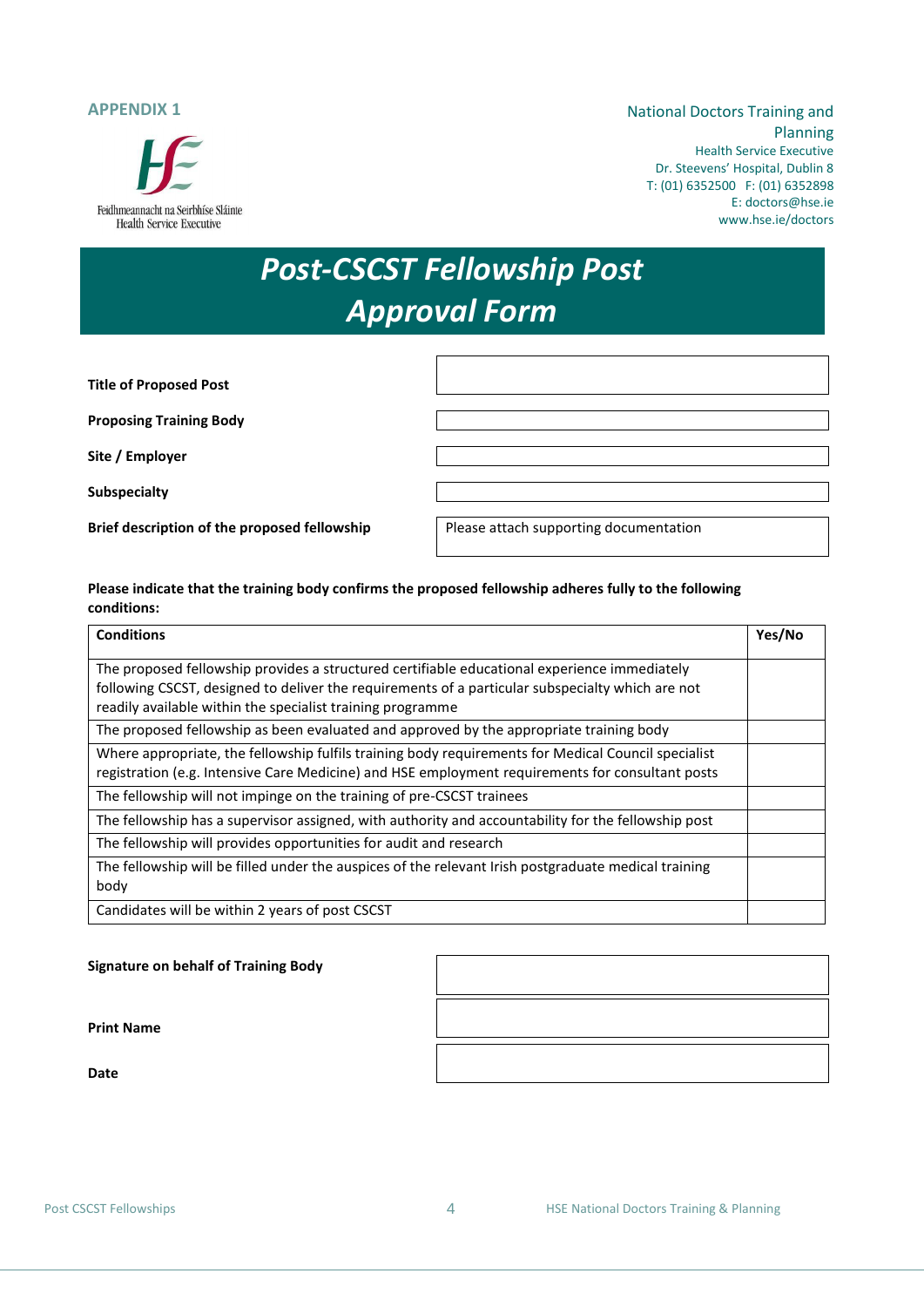#### **Notes**

Please note the following:

 In order to ensure that the clinical area of the fellowship post remains relevant to health service planning and medical workforce requirements a register is maintained by HSE-NDTP and reviewed on an annual basis.

 Following approval of a post-CSCST fellowship post, the Training Body is required to inform the site and HSE-NDTP when a candidate has been identified for position, the start date and the duration of the fellowship.

Fellowship posts will not necessarily be occupied each year.

 HSE-NDTP maintains a register of all post-CSCST fellowships. Should a candidate withdraw from the fellowship, etc this should be brought to the attention of HSE-NDTP.

| Approval is confirmed for the proposed post subject to the conditions<br>outlined above. |  | Yes | No |  |
|------------------------------------------------------------------------------------------|--|-----|----|--|
| If no, comment                                                                           |  |     |    |  |
| Signature on behalf of HSE - NDTP                                                        |  |     |    |  |
| <b>Date</b>                                                                              |  |     |    |  |

| For Office Use Only:               |  |                  |  |  |
|------------------------------------|--|------------------|--|--|
| Received By:                       |  | Date of receipt: |  |  |
| Date application made to HSE-NDTP: |  |                  |  |  |
| Date approved:                     |  |                  |  |  |
| Date of review:                    |  |                  |  |  |
| Notes:                             |  |                  |  |  |
|                                    |  |                  |  |  |
|                                    |  |                  |  |  |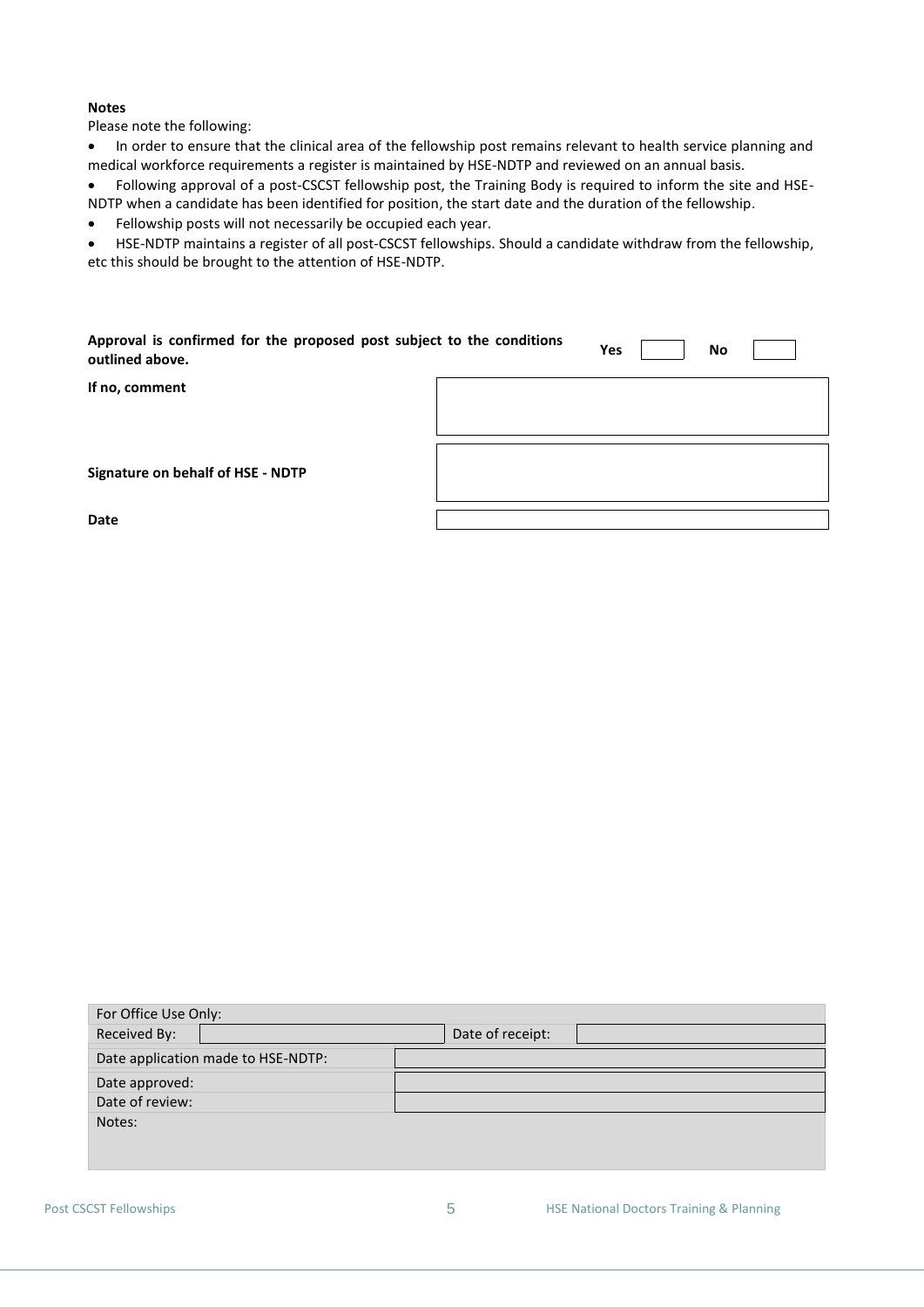### **APPENDIX 2**



National Doctors Training and Planning Health Service Executive Dr. Steevens' Hospital, Dublin 8 T: (01) 6352500 F: (01) 6352898 E[: doctors@hse.ie](mailto:doctors@hse.ie)  www.hse.ie/doctors

# *Post-CSCST Fellowship Renewal Form*

| <b>Title of Post</b>                                                                                                                                                       |                                                                               |
|----------------------------------------------------------------------------------------------------------------------------------------------------------------------------|-------------------------------------------------------------------------------|
| <b>Training Body</b>                                                                                                                                                       |                                                                               |
| Site / Employer                                                                                                                                                            |                                                                               |
| <b>Subspecialty</b>                                                                                                                                                        |                                                                               |
| Brief description of the fellowship                                                                                                                                        | Please attach supporting documentation as necessary                           |
| Please identify any changes to the fellowship<br>detail since the original application<br>(or previous re-approval):                                                       | Please attach supporting documentation as necessary                           |
| Please confirm that the conditions stipulated in<br>the original application continue to be met and<br>that the fellowship continues to adhere fully to<br>all conditions: | <b>Yes</b><br><b>No</b><br>(See notes page for detailed conditions and notes) |
| <b>Signature on behalf of Training Body</b>                                                                                                                                |                                                                               |
| <b>Print Name</b>                                                                                                                                                          |                                                                               |
| <b>Date</b>                                                                                                                                                                |                                                                               |
| Approval is confirmed for 1 year and is<br>subject to the standard conditions.                                                                                             | <b>Yes</b><br><b>No</b>                                                       |
| If no, please comment                                                                                                                                                      |                                                                               |
| <b>Signature on behalf of HSE - NDTP</b>                                                                                                                                   |                                                                               |
| <b>Date</b>                                                                                                                                                                |                                                                               |